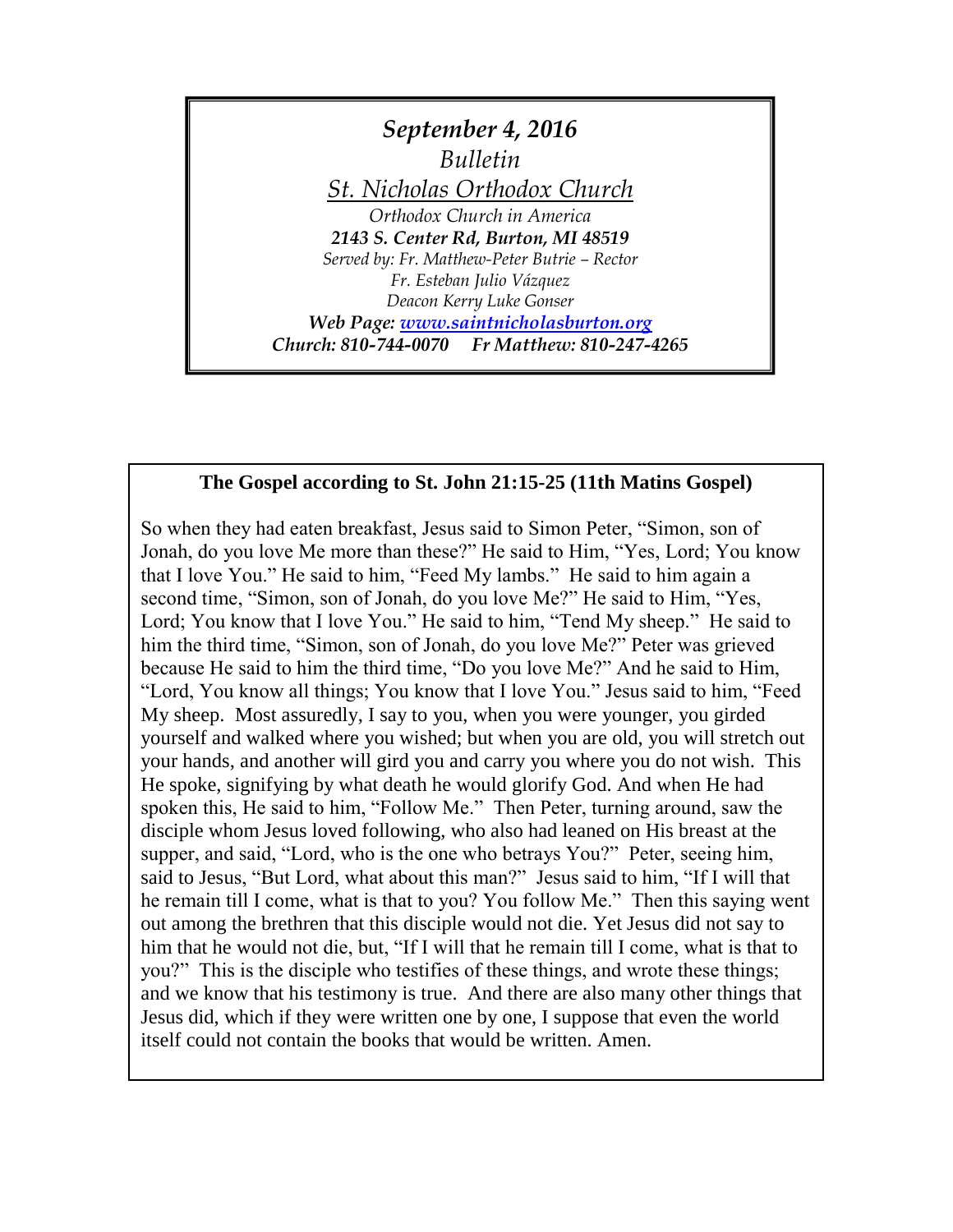### **SUNDAY, SEPTEMBER 4, 2016 11th SUNDAY AFTER PENTECOST — Tone 2.**

**Hieromartyr Gorazd, Bishop of Bohemia and Moravia-Silesia (Serbian—1942 (1942). Hieromartyr Babylas (Vavíla), Bishop of Antioch, and with him Martyrs Urban, Prilidian, and Epolonius; and their mother, Christodula (251). Holy Prophet and Godseer Moses (16th c. B.C.). Uncovering of the Relics of St. Joasáph, Bishop of Bélgorod (1911). Martyr Hermione, daughter of St. Philip the Deacon (ca. 117). Martyr Babylas of Nicomedia, and with him 84 children (4th c.). Martyrs Theodore, Mianus (Ammianus), Julian, Kion (Oceanus), and Centurionus, of Nicomedia (305-311). Icon of the Most-holy Theotokos, "THE UNBURNT BUSH" (1680).**

# **TROPARIA**

**(Tone 2)** When Thou didst descend to death, O Life Immortal, Thou didst slay Hell with the splendor of Thy Godhead. And when from the depths Thou didst raise the dead, all the powers of heaven cried out: O Giver of Life, Christ our God, glory to Thee!

**(Tone 4)** In truth you were revealed to your flock as a rule of faith, a model of meekness, and teacher of abstinence, so you won the heights by humility, and riches by poverty, O Holy Father Nicholas, intercede with Christ God to save our souls.

## **KONTAKION**

**(Tone 4)** By your nativity, O most pure Virgin, Joachim and Anna are freed from barrenness; Adam and Eve from the corruption of death. And we, thy people, freed from the guilt of sin, celebrate and sing to you: the barren woman gives birth to the Theotokos, the Nourisher of our Life.

#### *The Prokeimenon in the Second Tone:* **The Lord is my strength and my song / He has become my salvation.** *v:* **The Lord has chastened me sorely, but He has not given me over unto death.**

# **THE READING FROM THE FIRST EPISTLE OF THE HOLY APOSTLE PAUL TO THE**

**CORINTHIANS (9:2-12)** *Brethren:* If to others I am not an apostle, at least I am to you; for you are the seal of my apostleship in the Lord. This is my defense to those who would examine me. Do we not have the right to our food and drink? Do we not have the right to be accompanied by a wife, as the other apostles and the brothers of the Lord and Cephas? Or is it only Barnabas and I who have no right to refrain from working for a living? Who serves as a soldier at his own expense? Who plants a vineyard without eating any of its fruit? Who tends a flock without getting some of the milk? Do I say this on human authority? Does not the law say the same? For it is written in the law of Moses, "You shall not muzzle an ox when it is treading out the grain." Is it for oxen that God is concerned? Does he not speak entirely for our sake? It was written for our sake, because the plowman should plow in hope and the thresher thresh in hope of a share in the crop. If we have sown spiritual good among you, is it too much if we reap your material benefits? If others share this rightful claim upon you, do not we still more? Nevertheless, we have not made use of this right, but we endure anything rather than put an obstacle in the way of the gospel of Christ.

# *Alleluia, Tone 2*

*v:* **May the Lord hear you in the day of trouble! May the Name of the God of Jacob protect you!** *v:* **Save the King, O Lord, and hear us on the day we call!**

**THE HOLY GOSPEL ACCORDING TO SAINT MATTHEW (18:23-35)** At that time, Jesus said to Peter: "Therefore the kingdom of heaven may be compared to a king who wished to settle accounts with his servants. When he began the reckoning, one was brought to him who owed him ten thousand talents; and as he could not pay, his lord ordered him to be sold, with his wife and children and all that he had, and payment to be made. So the servant fell on his knees, imploring him, 'Lord, have patience with me, and I will pay you everything.' And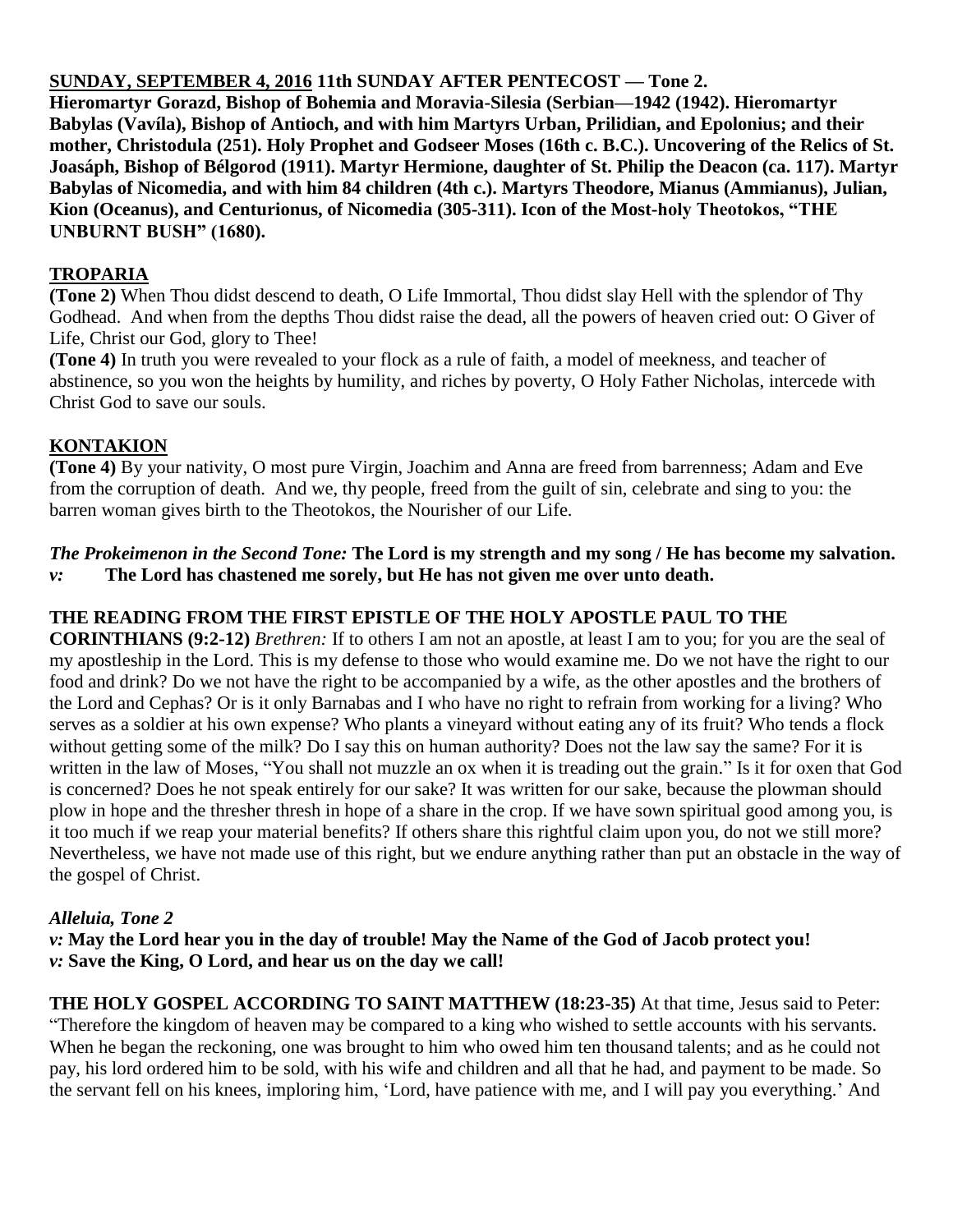out of pity for him the lord of that servant released him and forgave him the debt. But that same servant, as he went out, came upon one of his fellow servants who owed him a hundred denarii; and seizing him by the throat he said, 'Pay what you owe.' So his fellow servant fell down and besought him, 'Have patience with me, and I will pay you.' He refused and went and put him in prison till he should pay the debt. When his fellow servants saw what had taken place, they were greatly distressed, and they went and reported to their lord all that had taken place. Then his lord summoned him and said to him, 'You wicked servant! I forgave you all that debt because you besought me; and should not you have had mercy on your fellow servant, as I had mercy on you?' And in anger his lord delivered him to the jailers, till he should pay all his debt. So also my heavenly Father will do to every one of you, if you do not forgive your brother from your heart."

## **COMMUNION HYMN:**

Praise the Lord from the heavens! Praise Him in the highest! Alleluia, Alleluia, Alleluia!

Hieromartyr Babylas the Bishop of Antioch

The Hieromartyr Babylas and with him the three youths Urban, Prilidian, Epolonius and their mother Christodoula died as martyrs under the emperor Decius (249-251). During his stay in their city of Antioch, the emperor arranged for a large festival in honor of the pagan gods.

At the same time, Babylas, the holy and God-fearing Bishop of Antioch, was serving the Divine Liturgy in church. He prayed for his flock and taught them to endure all tribulations for Christ with courage. The idolater Decius, curious to witness the Divine Mysteries, decided to enter the church.

News of this reached the bishop, so he went out to meet Decius and blocked the path to the church, for he was unwilling to permit impiety in the temple of God. When the emperor approached the church doors, St Babylas refused to let him enter, so the emperor had to abandon his intention. He wanted to take revenge on the saint right away, but when he saw the large throng of Christians, he feared they might riot.



The next day the angry emperor ordered that the church be set on fire, and

for Bishop Babylas to be brought before him. When asked why he had insulted the imperial dignity by not allowing the emperor to enter the church, the holy bishop answered, "Anyone who would rise up against God and want to desecrate His sanctuary, is not worthy of respect, but has become the enemy of the Lord."

Decius declared that the holy bishop must worship the idols in order to make up for his lack of respect for the emperor, or else face execution. After convincing himself that the martyr would remain steadfast in his faith, he commanded the military commander Victorinus to put him in heavy chains and lead him through the city in disgrace. The holy martyr replied, "Emperor, these chains are as venerable for me as your imperial crown is for you. For me, suffering for Christ is as desirable as the imperial power is for you. Death for the Immortal King is as precious to me as your life is to you."

At the trial with Bishop Babylas were three young brothers, who did not forsake him even in this most difficult moment. Seeing them, the emperor asked, "Who are these children?"

"These are my spiritual children," the saint replied, "and I have raised them in piety, I have given them an education, cultivated them with guidance, and here before you in a small body are these great young men and perfect Christians. Test them and see."

The emperor tried in all sorts of ways to entice the youths and their mother Christodoula to renounce Christ, but in vain. Then, in a rage, he ordered each of them to be whipped with a number of blows corresponding to their age. The first received twelve blows, the second, ten, and the third, seven. Dismissing the mother and children,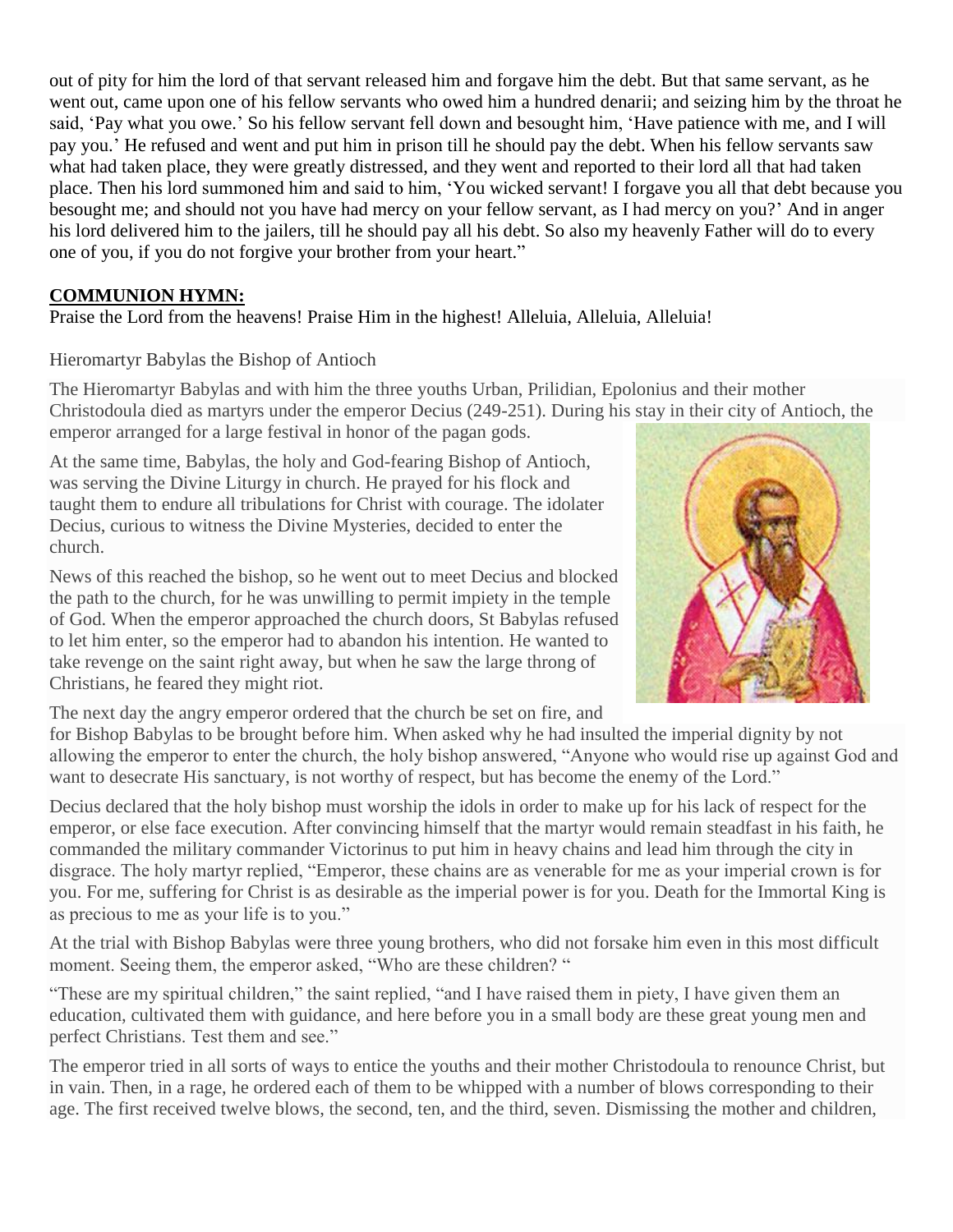the torturer again summoned the bishop, telling him that the children had renounced Christ. He did not believe the lie, however.

Then he commanded all the martyrs be tied to a tree and burned with fire. Seeing the stoic bravery of the saints, the emperor finally condemned them to be beheaded with the sword.

## September 4, 2016 ခရွိက ခရွိက ခရွိက ခရွိက ခရွိက ခရွိက ခရွိက ခရွိက ခရွိက ခရွိက ခရွိက ခရွိက ခရွိက ခရွိက ခရွိက ခရွိက **CANDLE INTENTIONS FOR THE HEALTH AND BLESSINGS OF**  Jake Kusluski, Happy Birthday Kathy Gonser, may God continue to bless you and grant you many more healthy and happy years! Adams family Special Intention  $\Box$  Joe Tome Health & Blessings Chick Jo Ann Family of Deacon Luke, Family of Dennis Jernigan, Joe Tome <sub>manumu</sub> museum Nick & Connie Maxim Health of Christine Panoff (Announcided Angelo, Children & Grandchildren

#### Fr. Andrew, Fr. Joe, Fr. Moses, Deacon Anthony, Aaron, Efrem, Jo Ann, Nicolai, Gloria, Laurie, Walt & Zina, Dorothy, Jeanette, Reggie, Ruth & Calvin, Anna, Stojan & Mira, Bosa, Joseph, Helen, Ted & Marlene, Nicolas & Margaret, Gladys, my family & friends Joe Tome **ETERNAL LIGHT** Tomka Petsy Alex & Magda Popoff

### **CANDLE INTENTIONS FOR THOSE IN BLESSED REPOSE**

**ETERNAL LIGHT**

Peter Popoff Alex & Magda Popoff

# းသည် ပေးတွင် ပန်းပြီး တွင် ပန်းပြီး တွင် ပန်းပြီး တွင် ပန်းပြီး တွင် ပန်းပြီး တွင် ပန်းပြီး တွင် ပန်းပြီး တွင်

Welcome all of our friends and visitors to St. Nicholas! Please join us for fellowship, coffee and donuts in our parish hall. Please see the sign-up sheet next to the kitchen window to volunteer.

**ANNIVERSARY BOOK** We are looking for volunteers to assist with the Anniversary Book (contacting people for ads, help format the book, etc.) Please call the office 744-0070 or email [stnicholas1916@att.net](mailto:stnicholas1916@att.net)

#### **CHARITY MINISTRIES**

**HOPE IN A BOX** is collecting Bar and Hand Soap for the month of September. Place the items in the Blue Box in the hall. Catholic Charities Community Closet will distribute the items.

**FOOD DRIVE** Place non-perishable food items in the other blue box in the hall.

### **NORTH END SOUP KITCHEN We serve Thursday, October 6 from 9 am to 1 pm.**

**KONEVETS QUARTET** will be at St. Nicholas for a return engagement on Friday, September 16 at 6:30 pm. Join us for an evening of Tradition Russian Folk & Church Music. Public is welcome. This event is Free there will be a collection taken that will benefit the Konevets Monastery. We are in need of refreshments (cookies, brownies, fruit etc.) There is a sign-up sheet in the parish hall for refreshments.